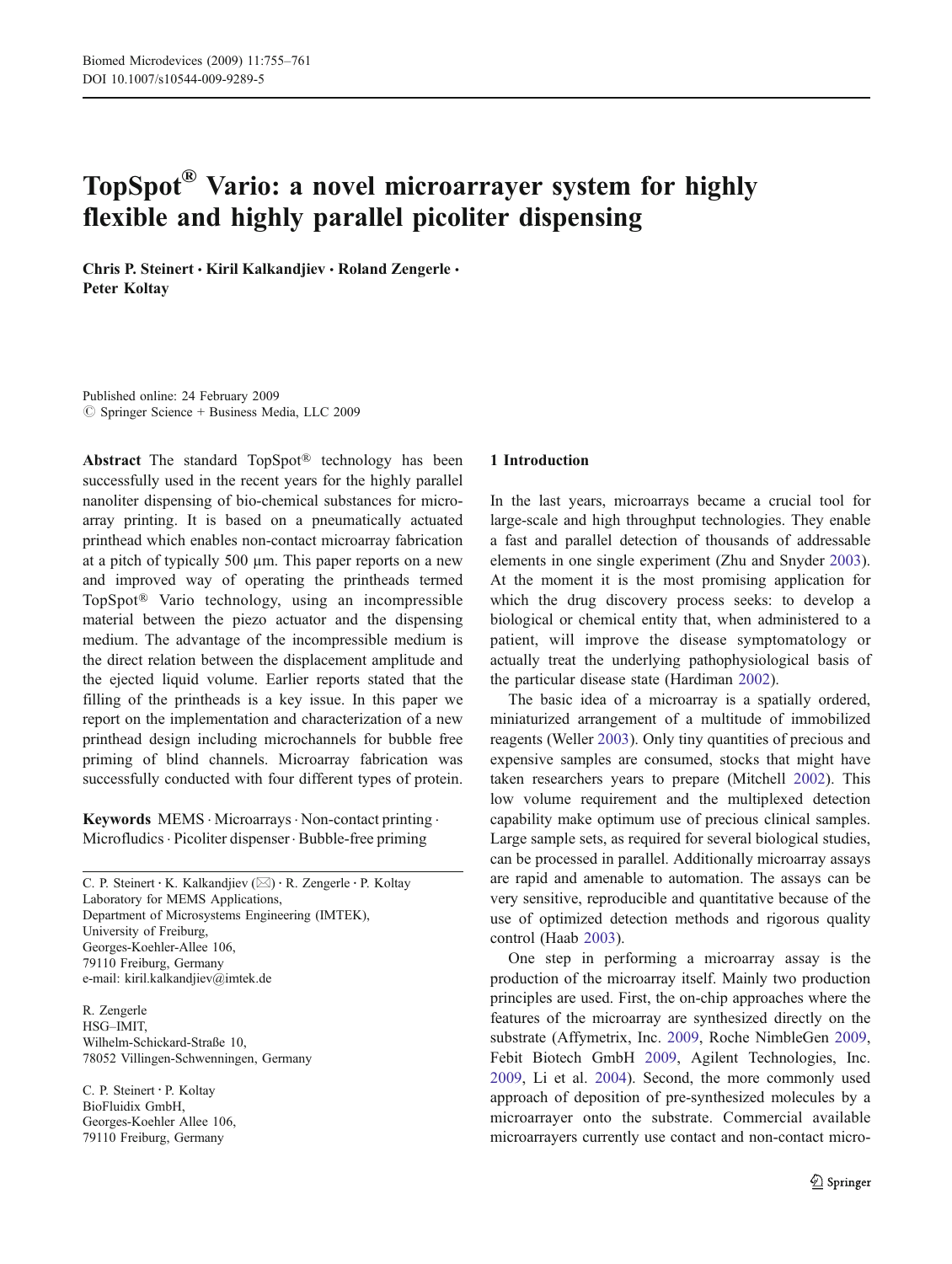array printing. Contact arrayers commonly use different shaped steel pins for direct deposition of droplets onto the substrate by touching the surface with the pins (TeleChem International, Inc. [2009,](#page-6-0) Perkin Elmer, Inc. [2009,](#page-6-0) Genomic Solutions, Inc. [2009](#page-6-0), BioRad Laboratories [2009,](#page-6-0) Whatman plc. [2009](#page-6-0), Genetix Ltd. [2009,](#page-6-0) Lin et al. [2004](#page-6-0)). Non-contact arrayers rely often on piezo-driven ink-jet like dispensers and shoot a droplet onto the substrate without getting in contact with the substrate surface (BioFluidix GmbH [2009](#page-6-0), Perkin Elmer, Inc. [2009,](#page-6-0) microdrop Technologies GmbH [2009,](#page-6-0) GeSim GmbH [2009,](#page-6-0) Scienion AG [2009,](#page-6-0) Genomic Solutions [2009](#page-6-0), de Heij et al. [2003](#page-6-0), Takagi et al. [2004](#page-6-0), Kuoni et al. [2004](#page-6-0)). The ink-jet printing approaches apparently provide less spot to spot and chip to chip variability than contact printing methods (Park et al. [2004](#page-6-0)). A few microarrayers which use other technical approaches are also commercially available (Zyomyx, Inc. [2009](#page-6-0), Nanogen, Inc. [2009\)](#page-6-0). Last but not least an alternative to purchase an entire microarrayer is to purchase custom made microarrays.

For the high throughput production of microarrays a highly parallel method for dispensing the different reagents is needed. We previously reported on highly integrated TopSpot® printheads with 24 and 96 channels, operated by compression of air (Gutmann et al. [2005\)](#page-6-0). In this paper we report on the use of a new actuation technology (TopSpot® Vario) relying on the displacement of an incompressible but deformable and elastic medium. This guarantees a cross contamination free self-filling of the printhead and a full control of speed and size of the ejected droplets (de Heij et al. [2003,](#page-6-0) Steinert et al. [2004](#page-6-0)).

# 2 TopSpot® Vario principle

The basic elements of the TopSpot® Vario technology are a micromachined printhead made from silicon and Pyrex glass (Steinert et al. [2004\)](#page-6-0), an elastomer sheet and a piston (Fig. 1). The one mm thick elastomer sheet (Sylgard 186, Dow Corning) is placed between the piston and the printhead on top of the nozzle array. The piston is actuated by a piezo stack actuator enabling displacement of the elastomer of up to 15 um. The movement of the piston is thus transferred into a direct displacement of the liquid contained in the nozzles which causes the droplets to be ejected.

The filling of the printhead takes place through capillary forces. Surface tension transports the liquid from each reservoir to the corresponding ejection nozzle. Also the refilling after droplet ejection is accomplished by capillary forces.

The key problem during printhead priming is a reliable cross-contamination free and bubble free filling of the printheads. In earlier experiments (de Heij et al. [2003](#page-6-0)) it was not possible to reliably prevent cross-contamination between the channels when inserting the elastomer after the printhead has been filled. Vice versa, if the elastomer is placed before printhead filling, air bubbles are trapped inside the nozzles. Latter form a fluidic capacity preventing the actuation energy to be fully coupled into the droplet generation.

To avoid these air bubbles a principle for bubble free priming of blind-channels reported earlier (Steinert et al. [2004\)](#page-6-0) was integrated into the printhead design.

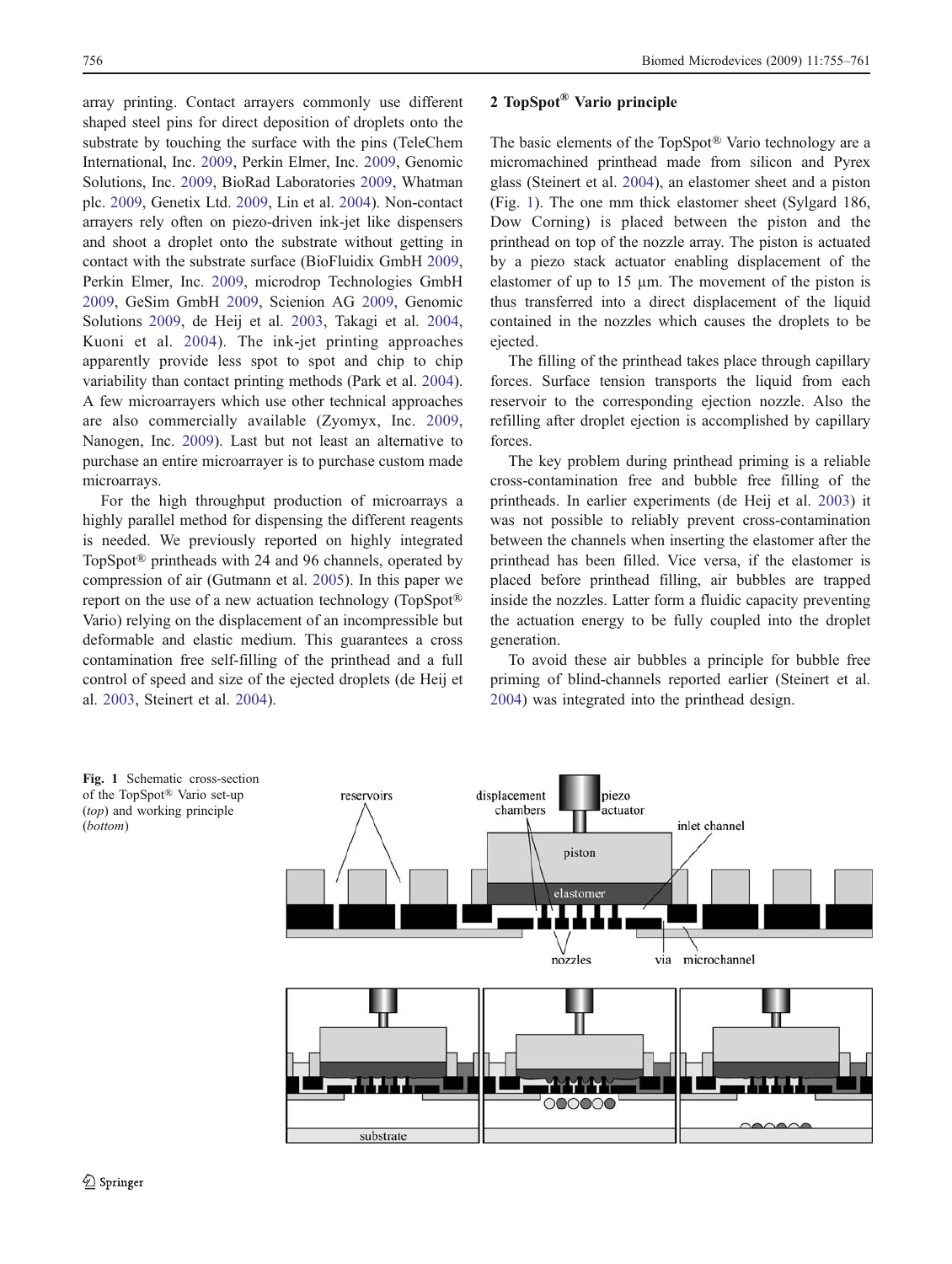## 3 Bubble-free printhead priming

Trapping of air inside the channel system can be avoided by a two step channel structure as depicted in Fig. 2. Fig. 2(a) shows the implementation of the two-level microchannel structure for bubble free filling of blind channels into the TopSpot® Vario printhead design. The working principle is explained by the cross sections in Fig. 2(b). Liquid flows from the microchannels on the bottom side of the silicon layer to the via. There it changes to the top side into the lower level of the nozzle inlet channel and flows towards the nozzle. A sharp step between lower and upper level prevents liquid transfer into the upper level at this stage. At the blind end of the microchannel the sharp step is removed and changeover into the upper level is enabled. After liquid transfer the upper level is filled in reverse direction displacing air out of the air outflow channel. As last preparation step the prestress on the elastomer is raised to seal off the air outflow channel. A fabricated 24 channel TopSpot® Vario printhead with implemented two-level microchannel design is shown in Fig. 3.



Fig. 2 Bubble free priming of the TopSpot® Vario printheads (a) implementation of the principle for bubble free priming of blind channels into the TopSpot® printhead design (b) working principle



Fig. 3 Fabricated 24 channel TopSpot® Vario printhead and zoomed views into the actuation chamber. Nozzles have a pitch of 500 µm

## 4 Experiments

The TopSpot® Vario technology was extensively tested for its printing performance with respect to the piezo actuation and the elastomer parameters. Printing performance was characterized by observing droplet volume, droplet velocity, array homogeneity, stable operation and system malfunctions. Figure 4 shows the experimental setup. A stroboscopic camera (Mocon-RT, Visit GmbH) was used



Fig. 4 Experimental setup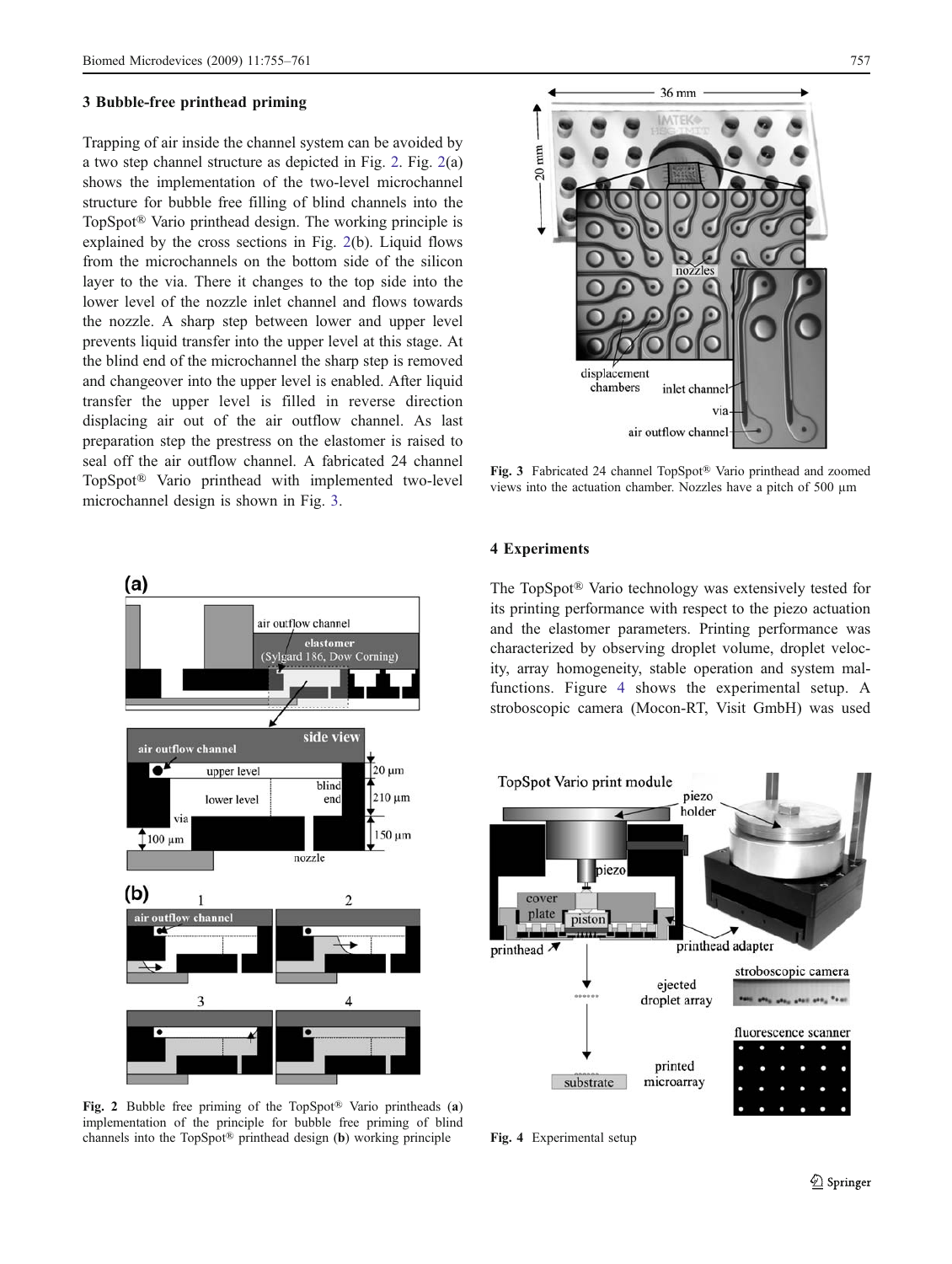for recording the droplet flight. Droplet volume and velocity were directly determined from the taken images by an image analysis software. Additionally a fluorescence scanner (BioAnalyzer 4S/4F, LaVision Biotech) was used for measuring diameters and integral intensities of the corresponding microarray spots. A laser vibrometer (Laser Doppler Vibrometer, Polytec GmbH) was used for measuring piezo stroke and speed.

Main objective of the reported experiments was to find the influence of piezo stroke, piezo speed and elastomer prestress on droplet volume, droplet speed and array homogeneity. Afterwards the system performance was characterized by repeating one printing experiment ten times with fixed parameters set to the optimum values determined before. Finally the maximum printing frequency, the maximum stable dispensable liquid viscosity and the long time performance were evaluated.

# 5 Results

## 5.1 Droplet volume

The volume of the ejected droplets can be tuned by the piezo stroke in a linear fashion. Six different piezo strokes between 2.5 µm and 13.5 µm were evaluated and the corresponding droplet volumes were measured. Figure 5 shows the results. As expected from the direct displacement principle, the ejected droplet volume is proportional to the piezo stroke. It can be tuned between 250 pl and 1,500 pl for the described setup. A degradation of the CV of the 24 droplet volumes within one array (inter nozzle reproducibility) was observed with increasing piezo stroke. The inter nozzle reproducibility of droplet volume increased from 7.5% at a small piezo stroke  $(2.5 \mu m)$  up to 10.2% at maximum piezo stroke (13.5 µm).

## 5.2 Droplet speed

The droplet velocity can be controlled by tuning the piezo speed. As reported earlier there exists a certain stable range—depending on the liquid properties—where exactly one droplet is ejected out of each nozzle (de Heij et al. [2003\)](#page-6-0). Velocities above that range produce satellite droplets following the main droplet. Speeds below that value result in an unstable droplet tear-off. This observation could be verified by an experiment with piezo stroke set to 5 µm and tuning piezo speed between 50 mm/s and 120 mm/s (see Fig. [6](#page-4-0)). The dotted lines in Fig. [6](#page-4-0) give the stable range which was found for piezo speeds between 60 mm/s and 70 mm/s using 3 M betaine/6× SSC as printing liquid.



Fig. 5 Droplet volume versus piezo stroke. Error bars represent the CV of 5% of mean droplet volume of one array between the experiments (including printhead washing and refilling). Bottom pictures show records of stroboscopic camera and fluorescence scanner for two different droplet volumes (printing solution: 3 M betaine/6× SSC+ 2 µM Dyomics DY555; slide: epoxy modified glass slide)

#### 5.3 Elastomer prestress force

The influence of the prestress exerted on the elastomer on the inter nozzle reproducibility was measured for various prestress forces between 6 N and 14 N. The records in Fig. [7](#page-4-0) show that with increasing elastomer prestress force the droplet homogeneity decreased. The absolute values of droplet velocity and volume were not influenced remarkably in the tested range but the corresponding CVs were (see table in Fig. [7](#page-4-0)).

# 5.4 System performance

The conclusion from the previous three paragraphs is that best results in terms of array homogeneity can be found for a small piezo stroke  $(2.5 \mu m)$  and a small elastomer prestress force (6 N). Hence, to quantify the overall performance of the system, an experiment with a prestress force of 6 N and a piezo stroke of 2.5 µm was repeated ten times using a fluorescence marked aqueous solution (3 M betaine/6 $\times$  SSC+2 µM Dyomics DY555) as printing solution. A mean droplet volume of all 24 droplets of one array was measured at 270 pl with a CV of 5% over all ten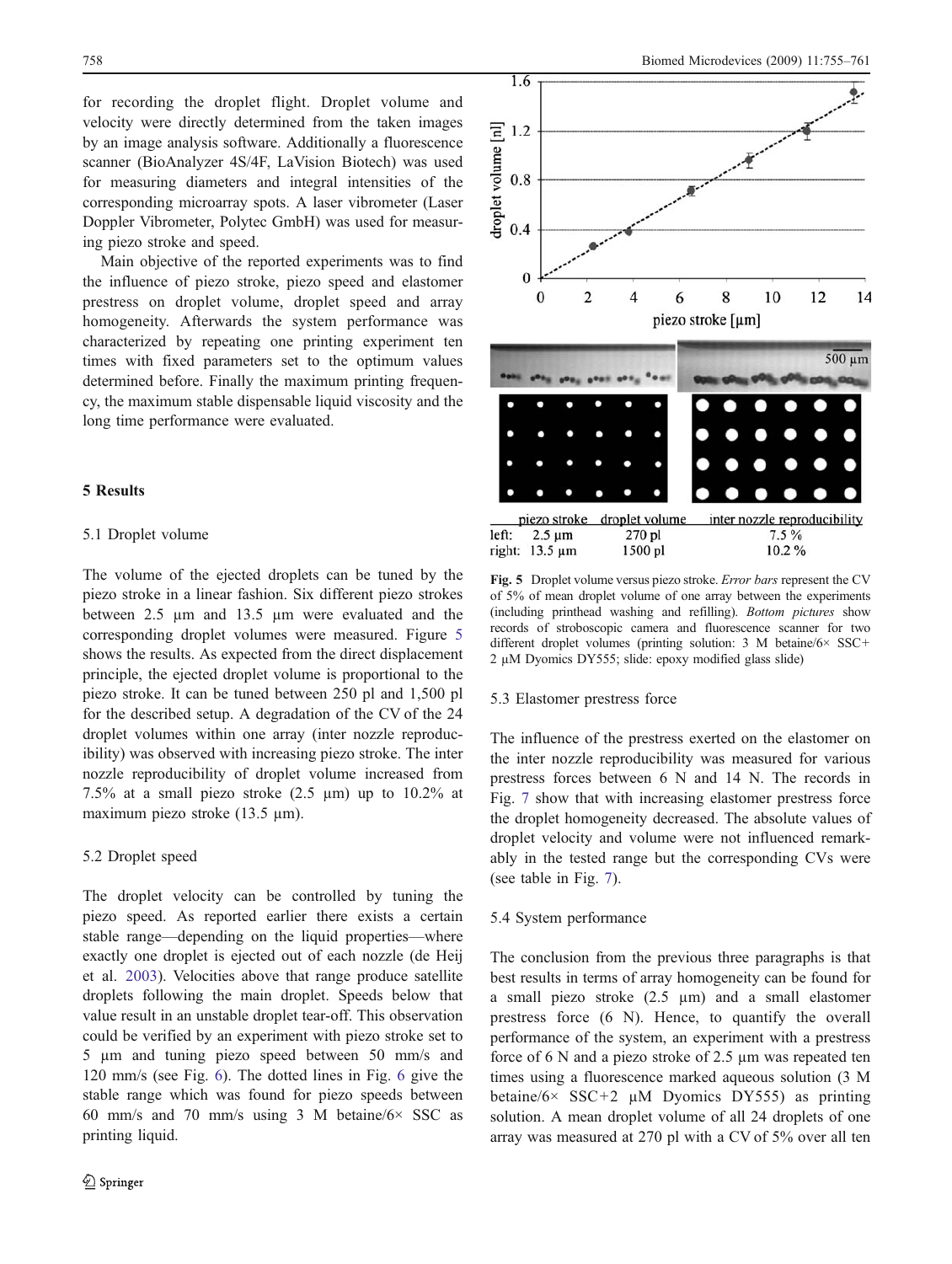<span id="page-4-0"></span>

Fig. 6 Droplet velocity versus piezo speed. Error bars represent the CV of the droplet velocity of all 24 droplets in one array. Bottom: piezo speeds below the stable range result in unstable droplet ejections, speed above generate satellite droplets

experiments (including printhead washing and refilling between the experiments). The inter nozzle reproducibility of spot diameters within one print was in average 2.4% and below 3.4% in all experiments. The inter nozzle reproduc-



Fig. 7 Influence of elastomer prestress force on droplet and spot homogeneity respectively. Top pictures show camera records of ejected droplet arrays. The table lists mean droplet volume, mean spot diameter, CV of droplet speed and CV of spot diameters of all droplets/spots in one array

ibility of droplet volumes was determined to be 7.5%. The intra nozzle reproducibility of the droplet volume (CV of the volume of 100 subsequently ejected droplets out of the same nozzle) was measured at 1.9%.

#### 5.5 Printing frequency

Printing frequency was increased in 100 Hz steps and the system performance was observed to estimate the maximum frequency where stable operation could still be guaranteed. At a frequency of 500 Hz the first satellite droplets appeared and printing became unstable. Thus, a maximum printing frequency of 400 Hz can be considered as upper limit for safe operation. This is much higher than typical frequencies currently used for micro array printing.

# 5.6 Liquid viscosity

Experiments using different mixtures of aqueous glycerol solutions as printing medium were performed to estimate the maximum dispensable liquid viscosity. While 60 wt.% aqueous glycerol solution (viscosity of 11 mPa s) could still be ejected in stable operation, no droplet tear off could be observed anymore using a 70 wt.% aqueous glycerol solution (viscosity of 23 mPa s). Furthermore, at constant piezo stroke, a decrease of droplet volume with increasing liquid viscosity was observed. At a piezo stroke of 13 µm the droplet volume decreased from 1,600 pl using dispensed water (viscosity of 1 mPa s) down to 600 pl using 60 wt.% aqueous glycerol solution as printing solution (see Fig. 8).

## 5.7 Longtime performance

Changes in array homogeneity or droplet volume with increasing number of prints in one experiment were measured to evaluate the long term performance of the technology. Printing frequency was set to 1 Hz and spot integral intensity and diameter were analyzed after several time intervals. Figure [9](#page-5-0) shows the results.



Fig. 8 Droplet volume versus liquid viscosity at a constant piezo stroke of 13 µm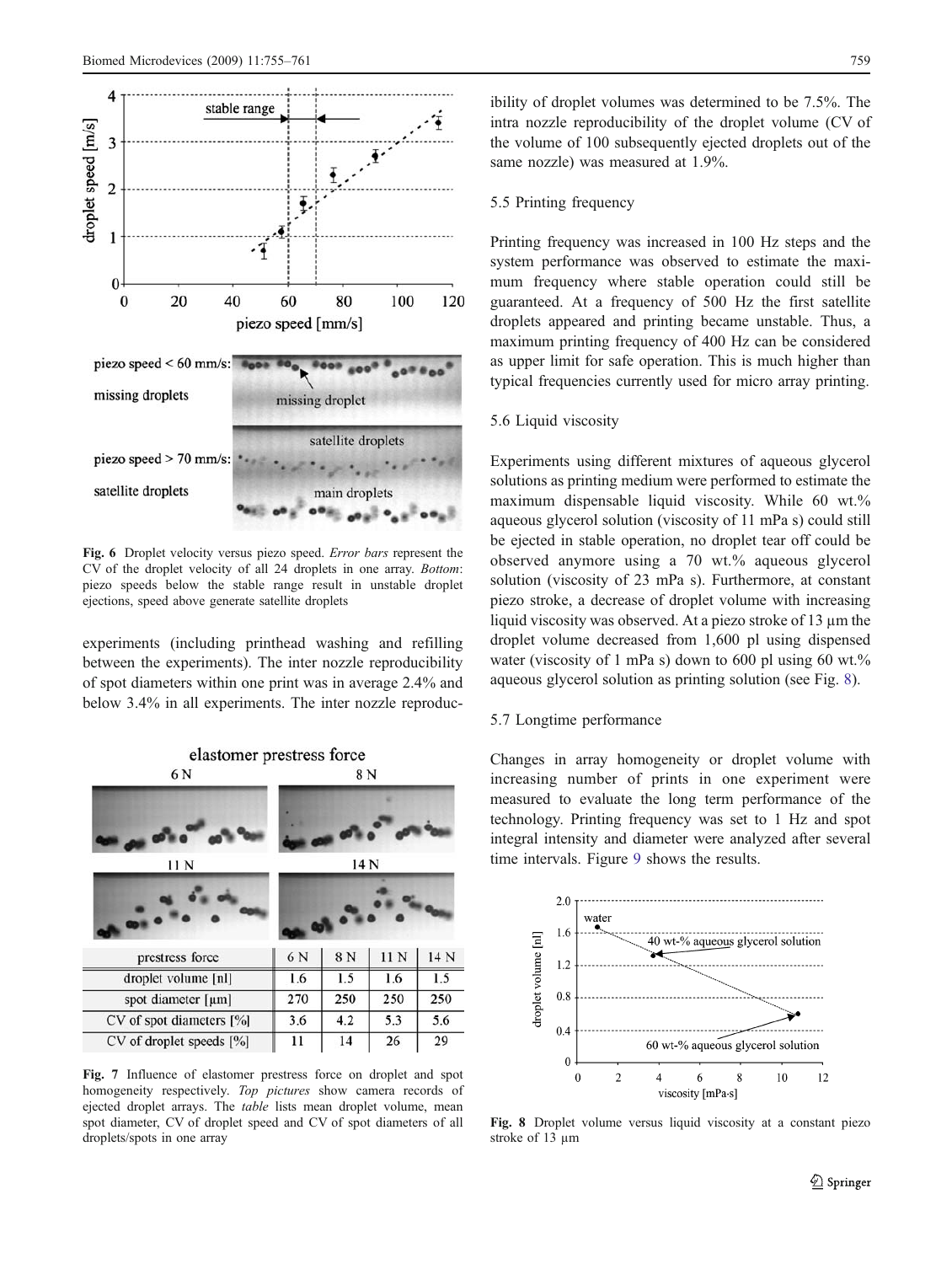<span id="page-5-0"></span>

Fig. 9 Longtime performance. Arrays with droplet volumes of 270 pl were printed consecutively with a frequency of 1 Hz. Spot diameter (SD) and spot integral intensity (SI) were measured with a fluorescence scanner in the shown intervals. After 18,000 prints one nozzle stopped printing and the experiment was stopped

Spot diameter (SD) and spot integral intensity (SI) as well as the corresponding CVs  $(SD_{CV}: 1.7\% - 3\%; SL_{CV}:$ 5.8%–7.4%) remained constant during the entire printing time of 5 h. After 5 h the first system malfunction was observed due to intermission of one nozzle and printing was stopped after 18,000 prints.

## 6 Discussion and conclusion

A novel method for tunable and highly parallel picoliter dispensing, the TopSpot® Vario technology, has been presented. It can be used for non-contact printing of microarrays. A technique for bubble-free priming of blind channels described in (Steinert et al. [2004\)](#page-6-0) was successfully implemented into the printhead design. This solved one of the major problems of the TopSpot® Vario technology—the cross contamination free and bubble free printhead priming—reported earlier (de Heij et al. [2003](#page-6-0), Steinert et al. [2004](#page-6-0)).

With the new printhead design various experiments have been performed to study the printing performance. For example, by adjusting the piezo actuator stroke the droplet volume can be tuned linearly in a range between 250 pl and 1,500 pl for aqueous solutions. Stable operation, which means that only one droplet is ejected out of each nozzle, could be achieved in this case by setting the piezo actuator speed between 60 mm/s and 70 mm/s.

The observed increase of inter nozzle CV with increasing droplet volumes suggests that higher spot diameters should be achieved by multiple printing of small droplets into each other instead of ejecting only one large droplet. Best printing performance was found at a droplet volume of 270 pl with an inter- and intra nozzle reproducibility of droplet volume of 7.5% and

1.9% respectively. The CV of droplet volume between different experiments (including printhead washing and refilling) was measured to be 5%. Printing was stable up to frequencies of 400 Hz. Liquids with viscosities of up to 11 mPa s (corresponds to 60 wt.% aqueous glycerol solution) could be successfully dispensed up to 18,000 times during one experiment in stable operation. Table 1 summarizes the overall performance of the TopSpot® Vario system used for the experiments. In addition to the liquids considered in detail in this paper many other liquids have been successfully dispensed to fabricate microarrays with a similar quality like reported for aqueous solutions (see Table 1).

The presented results prove that the TopSpot® Vario technology can compete with other state-of-the-art noncontact microarrayers (BioFluidix GmbH [2009](#page-6-0), Perkin Elmer, Inc. [2009](#page-6-0), microdrop Technologies GmbH [2009](#page-6-0), GeSim GmbH [2009,](#page-6-0) Scienion AG [2009,](#page-6-0) Genomic Solutions [2009,](#page-6-0) de Heij et al. [2003,](#page-6-0) Takagi et al. [2004](#page-6-0), Kuoni et al. [2004\)](#page-6-0) with respect to reproducibility and performance. In terms of parallelism and speed it even outperforms most of the other technologies. Thus, the real benefit of the TopSpot® Vario technology lies in the highly flexible high-throughput microarray production.

Table 1 Specifications of the TopSpot® Vario system

| Parameter                                                                          | Value              |
|------------------------------------------------------------------------------------|--------------------|
| Droplet volume                                                                     | $24 \times 270$ pl |
| Array format                                                                       | $6\times4$         |
| Spot pitch                                                                         | $500 \mu m$        |
| Inter nozzle reproducibility (CV of all<br>24 droplet volumes in one array)        | $7.5\%$            |
| Intra nozzle reproducibility (CV of droplet)<br>volumes ejected out of one nozzle) | $2\%$              |
| CV of mean droplet volume of one array<br>of consecutive experiments               | $5\%$              |
| Maximum printing frequency                                                         | 400 Hz             |
| Maximum filling quantity per reservoir                                             | $6 \mu l$          |
| Maximum viscosity of dispensable liquids                                           | 11 mPa s           |
| Max. number of consecutive prints<br>in one experiment                             | 18,000             |
| Printhead preparation time                                                         | 5<br>min           |
| Printhead cleaning time                                                            | $15$ min           |

If not specially mentioned, all values are given for aqueous solutions Successfully dispensed reagents:

water; 3 M betaine/6× SSC; up to 60 wt.% aq. glycerine mixtures

oligos: 56-mer 100 µM; 60-mer 140 µM

proteins: BSA 500 µg/ml; goat anti human IgG 500 µg/ml; mouse anti rabbit IgG 500 µg/ml; peptides  $(n=15)$  1 mM

cells: human cells; cell line: CMK; cell type: human acute megakaryocytic leukemia  $(8 \times 10^7 \text{ cells/ml})$